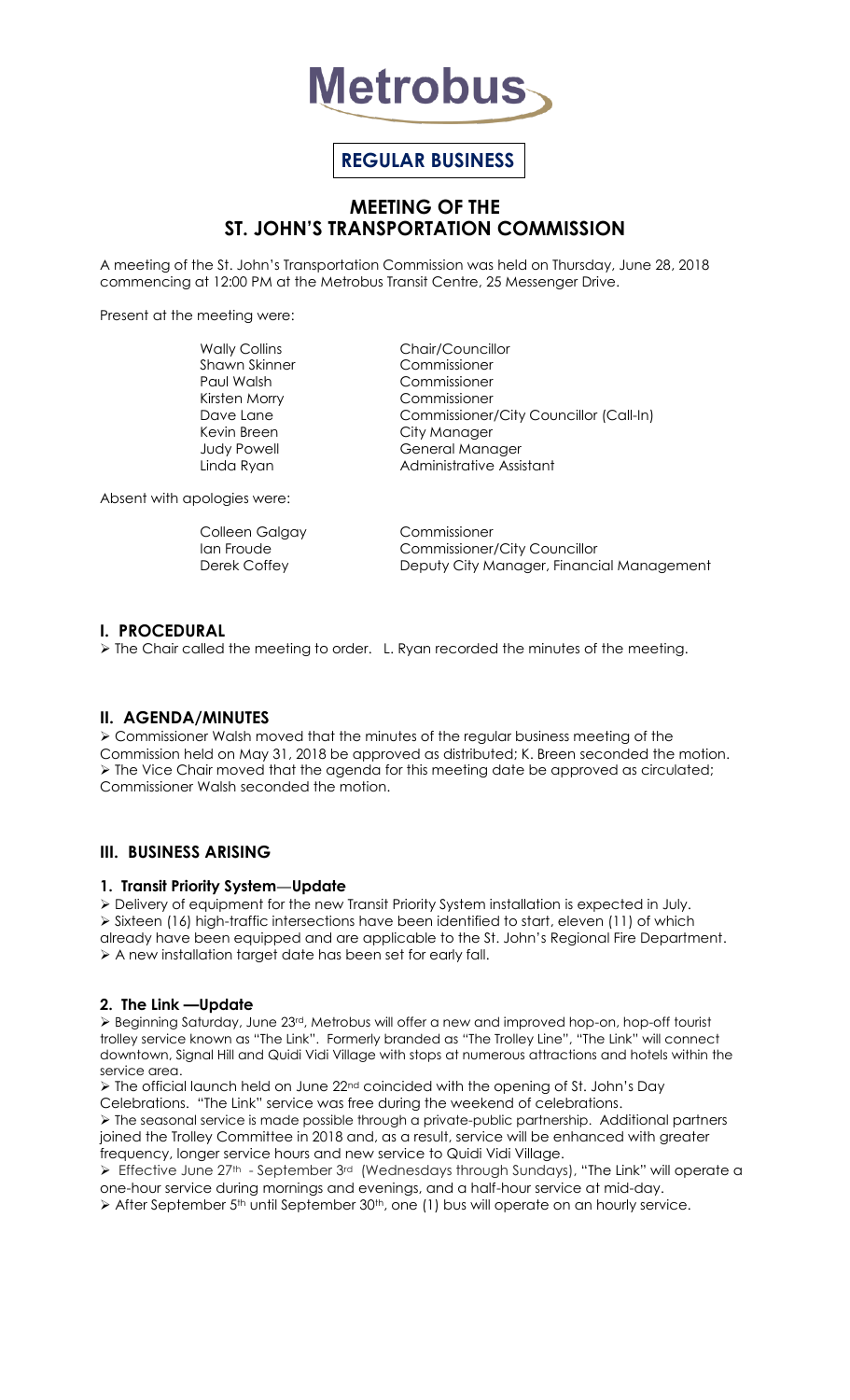



## **2. The Link —Update** (Continued)

 $\triangleright$  The new service will feature two (2) buses subsequent to increased demand for service. In previous years, only one (1) bus was used.

 2018 "The Link" partners include: Parks Canada, Johnson GEO Centre, Provincial Historic Sites, Quidi Vidi Brewery, Mallard Cottage, Jack Axes, Iceberg Quest Boat Tours, Railway Coastal Museum, Downtown St. John's and City of St. John's.

Since "The Link" was introduced into service, more businesses have expressed interest in the partnership. While it is too late for the 2018 tourist season, consideration can be given to new partners in 2019.

More information about the new service can be found at metrobus.com/TheLink.

#### **IV. NEW BUSINESS**

#### **1. Financial Statements —May, 2018**

- The financial statements for May, 2018 were tabled and discussed.
- > The average price of diesel fuel was \$1.1761 per litre in May compared to the budgeted price of \$1.04.
- $\triangleright$  Ridership of 234,194 was down 2.3% from the same month in 2017 (239,758) and was 2.3% behind budget.
- The City of St. John's internal auditor continued an engagement in May that began in April with respect to cash handling policies and procedures at Metrobus. It is expected to conclude in June with a report including any recommended changes shortly thereafter.

#### **2. Executive Summary—May, 2018**

> The Executive Summary for the month of May was tabled and reviewed.

 $\triangleright$  Respectful Workplace training continued during May. By June 19th, it is expected that all employees will have completed their training.

 $\triangleright$  Our year-to-date Workplace NL PRIME claims experience as of May, 2018 was \$1,903.19 which is \$33,065.96 below our experience range of \$34,969.15 to \$52,453.73 (which is 4% less than 2017's range).

#### **3. Bell Smart-City Kiosks**

 St. John's is the first city in Canada to deploy Bell's new Smart-City Kiosks. Metrobus is partnering with Bell in introducing new digital kiosks that will display "Next Bus" data as part of a Smart City initiative. This will allow customers to know how many minutes away the next bus is from the bus stop and will give transit a greater presence within the city.

Completion of the first kiosk installation and official launch was held on June 14, 2018.

 The first of five Smart Kiosks was installed on Torbay Road in front of Homeport Hotel in late May and will be introduced at a launch event in early June.

 $\triangleright$  A second unit will be installed across the street from this location, and additional units will be installed in the centre of the city, downtown, and in the Kelsey Drive area.

 The kiosks are 55-inch tall weather proof tablets that enable Wi-Fi connectivity, maps, phone charging ports and 911 emergency access. The LED kiosks will also have a Braille tool for increased accessibility.

The new kiosks will offer promotional and ad-generating revenue opportunities for Metrobus.

#### **4. Summer Meeting Schedule**

Due to summer vacation schedules, there is usually no July meeting.

Members will be contacted to confirm the next meeting date.